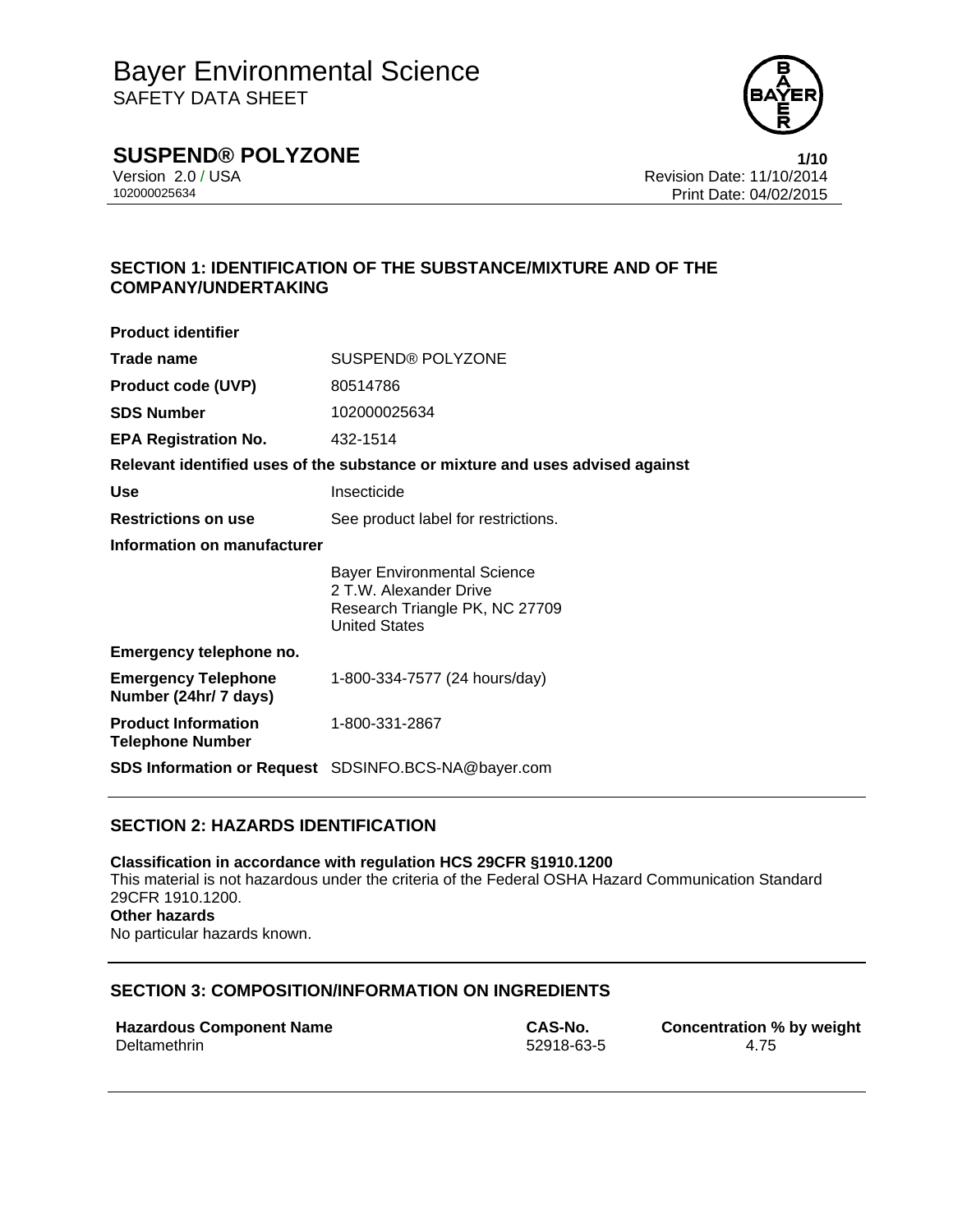

# **SUSPEND® POLYZONE**<br>Version 2.0 / USA **2/10**<br>Revision Date: 11/10/2014

Version 2.0 / USA Revision Date: 11/10/2014<br>102000025634<br>Print Date: 04/02/2015 Print Date: 04/02/2015

# **SECTION 4: FIRST AID MEASURES**

| <b>Description of first aid measures</b>                                   |                                                                                                                                                                                                                                                                                                           |  |
|----------------------------------------------------------------------------|-----------------------------------------------------------------------------------------------------------------------------------------------------------------------------------------------------------------------------------------------------------------------------------------------------------|--|
| <b>General advice</b>                                                      | When possible, have the product container or label with you when<br>calling a poison control center or doctor or going for treatment.                                                                                                                                                                     |  |
| <b>Inhalation</b>                                                          | Move to fresh air. If person is not breathing, call 911 or an ambulance,<br>then give artificial respiration, preferably mouth-to-mouth if possible. Call<br>a physician or poison control center immediately.                                                                                            |  |
| <b>Skin contact</b>                                                        | Take off contaminated clothing and shoes immediately. Wash off<br>immediately with plenty of water for at least 15 minutes. Call a physician<br>or poison control center immediately.                                                                                                                     |  |
| Eye contact                                                                | Hold eye open and rinse slowly and gently with water for 15-20 minutes.<br>Remove contact lenses, if present, after the first 5 minutes, then<br>continue rinsing eye. Call a physician or poison control center<br>immediately.                                                                          |  |
| Ingestion                                                                  | Call a physician or poison control center immediately. Rinse out mouth<br>and give water in small sips to drink. DO NOT induce vomiting unless<br>directed to do so by a physician or poison control center. Never give<br>anything by mouth to an unconscious person. Do not leave victim<br>unattended. |  |
| Most important symptoms and effects, both acute and delayed                |                                                                                                                                                                                                                                                                                                           |  |
| <b>Symptoms</b>                                                            | To date no symptoms are known.                                                                                                                                                                                                                                                                            |  |
| Indication of any immediate medical attention and special treatment needed |                                                                                                                                                                                                                                                                                                           |  |
| <b>Treatment</b>                                                           | Appropriate supportive and symptomatic treatment as indicated by the<br>patient's condition is recommended. There is no specific antidote.                                                                                                                                                                |  |

# **SECTION 5: FIREFIGHTING MEASURES**

| <b>Extinguishing media</b>                               |                                                                                                                                                                                                             |
|----------------------------------------------------------|-------------------------------------------------------------------------------------------------------------------------------------------------------------------------------------------------------------|
| <b>Suitable</b>                                          | Carbon dioxide (CO2), Dry chemical, Foam, Water                                                                                                                                                             |
| Unsuitable                                               | None known.                                                                                                                                                                                                 |
| <b>Advice for firefighters</b>                           |                                                                                                                                                                                                             |
| <b>Special protective</b><br>equipment for fire-fighters | Firefighters should wear NIOSH approved self-contained breathing<br>apparatus and full protective clothing.                                                                                                 |
| <b>Further information</b>                               | Evacuate personnel to safe areas. Fight fire from upwind position. Cool<br>closed containers exposed to fire with water spray. Do not allow run-off<br>from fire fighting to enter drains or water courses. |
| <b>Flash point</b>                                       | no data available                                                                                                                                                                                           |
| <b>Autoignition temperature</b>                          | no data available                                                                                                                                                                                           |
| Lower explosion limit                                    | no data available                                                                                                                                                                                           |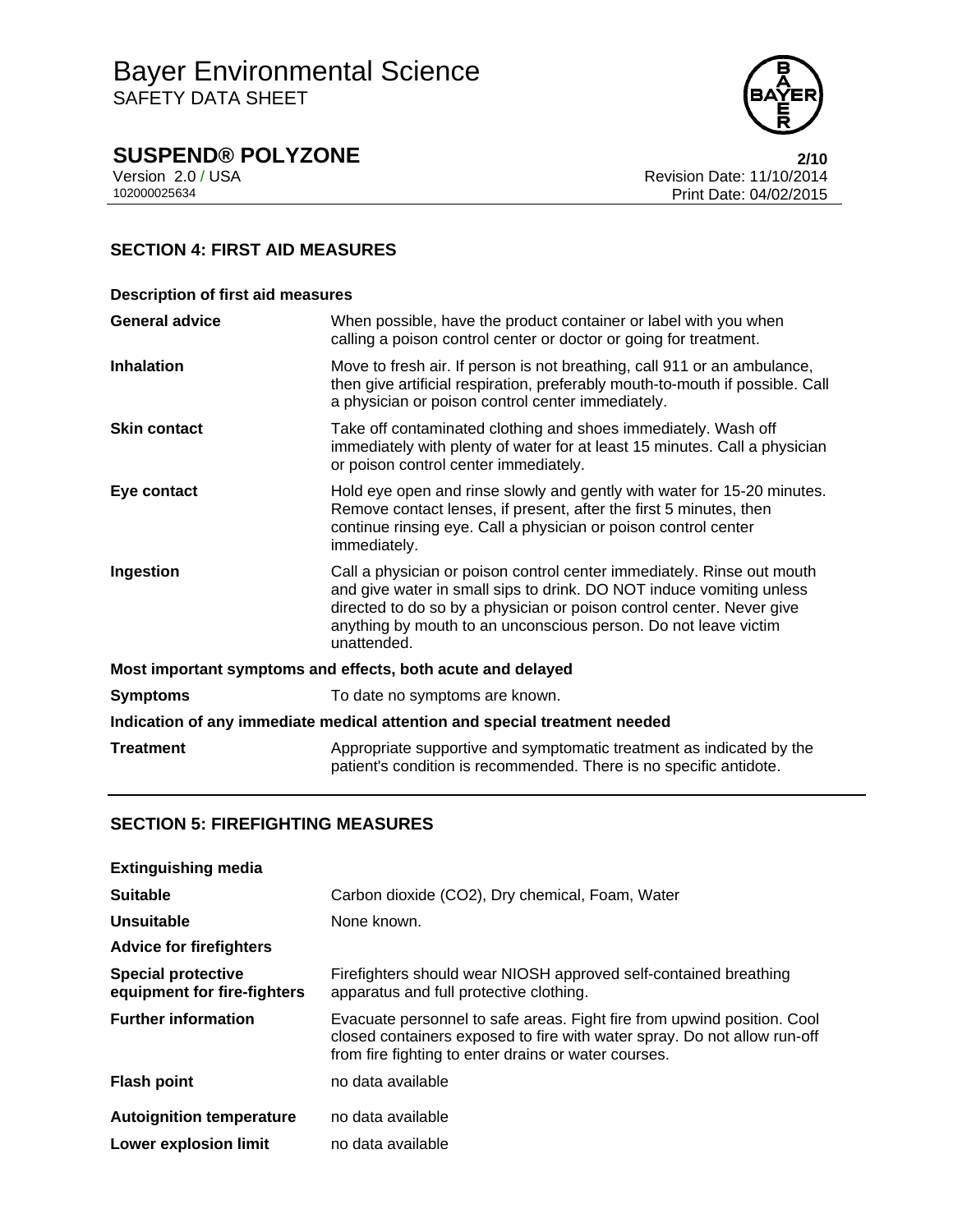

**SUSPEND® POLYZONE**<br>Version 2.0 / USA **3/10**<br>Revision Date: 11/10/2014

Version 2.0 / USA Revision Date: 11/10/2014<br>102000025634<br>Print Date: 04/02/2015 Print Date: 04/02/2015

| <b>Upper explosion limit</b> | no data available |
|------------------------------|-------------------|
| <b>Explosivity</b>           | not applicable    |

## **SECTION 6: ACCIDENTAL RELEASE MEASURES**

#### **Personal precautions, protective equipment and emergency procedures**

| <b>Precautions</b>                                    | Keep unauthorized people away. Avoid contact with spilled product or<br>contaminated surfaces. In case of spill, leak or emergency, use a<br>NIOSH approved chemical cartridge-type respirator.                                                                                                                                     |
|-------------------------------------------------------|-------------------------------------------------------------------------------------------------------------------------------------------------------------------------------------------------------------------------------------------------------------------------------------------------------------------------------------|
| Methods and materials for containment and cleaning up |                                                                                                                                                                                                                                                                                                                                     |
| Methods for cleaning up                               | Dike area to prevent runoff. Soak up with inert absorbent material (e.g.<br>sand, silica gel, acid binder, universal binder, sawdust). Collect and<br>transfer the product into a properly labelled and tightly closed<br>container. Clean contaminated surface thoroughly. Decontaminate<br>tools and equipment following cleanup. |
| <b>Additional advice</b>                              | Do not allow to enter soil, waterways or waste water canal. Do not<br>allow product to contact non-target plants. Inform appropriate<br>authorities immediately if contamination occurs.                                                                                                                                            |
| <b>Reference to other sections</b>                    | Information regarding safe handling, see section 7.<br>Information regarding personal protective equipment, see section 8.<br>Information regarding waste disposal, see section 13.                                                                                                                                                 |

# **SECTION 7: HANDLING AND STORAGE**

# **Precautions for safe handling**

| Advice on safe handling                                 | Handle and open container in a manner as to prevent spillage. Maintain<br>exposure levels below the exposure limit through the use of general and<br>local exhaust ventilation. Avoid contact with skin, eyes and clothing.                                                                                                                                                   |
|---------------------------------------------------------|-------------------------------------------------------------------------------------------------------------------------------------------------------------------------------------------------------------------------------------------------------------------------------------------------------------------------------------------------------------------------------|
| <b>Hygiene measures</b>                                 | Smoking, eating and drinking should be prohibited in the application<br>area.<br>Wash hands thoroughly with soap and water after handling and before<br>eating, drinking, chewing gum, using tobacco, using the toilet or<br>applying cosmetics. Remove soiled clothing immediately and clean<br>thoroughly before using again. Wash thoroughly and put on clean<br>clothing. |
|                                                         | Conditions for safe storage, including any incompatibilities                                                                                                                                                                                                                                                                                                                  |
| <b>Requirements for storage</b><br>areas and containers | Store in a cool, dry place and in such a manner as to prevent cross<br>contamination with other crop protection products, fertilizers, food, and<br>feed. Store in original container and out of the reach of children,                                                                                                                                                       |

preferably in a locked storage area.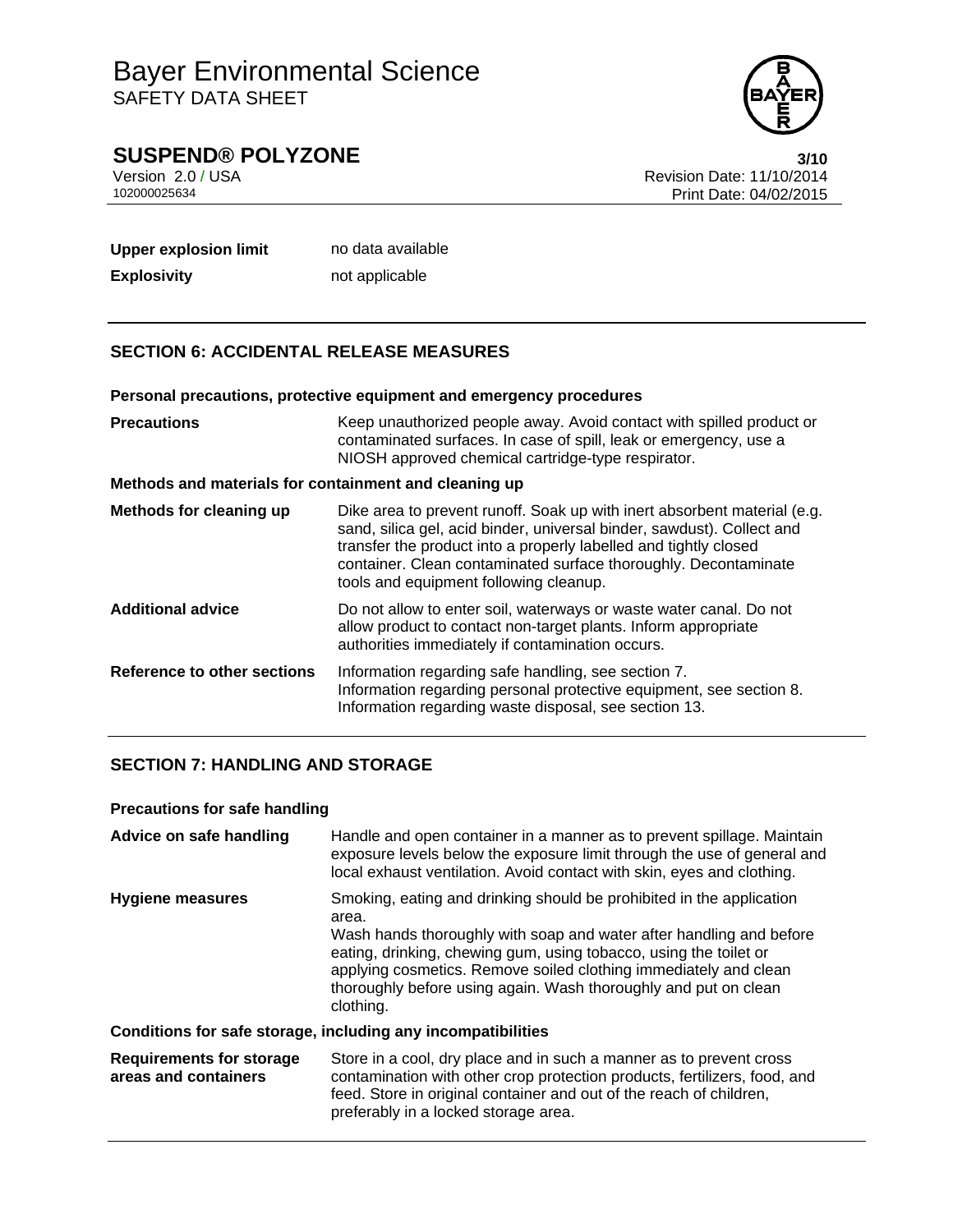

**SUSPEND® POLYZONE 4/10**

Version 2.0 / USA Revision Date: 11/10/2014<br>102000025634<br>Print Date: 04/02/2015 Print Date: 04/02/2015

# **SECTION 8: EXPOSURE CONTROLS/PERSONAL PROTECTION**

### **Control parameters**

| <b>Components</b>             | <b>CAS-No.</b> | <b>Control parameters</b>  | Update  | <b>Basis</b>  |
|-------------------------------|----------------|----------------------------|---------|---------------|
| Deltamethrin                  | 52918-63-5     | $0.02$ mg/m3<br>(TWA)      |         | OES BCS*      |
| 1,2-Propanediol<br>(Vapor.)   | $57 - 55 - 6$  | 1000ug/m3<br>(ST ESL)      | 02 2013 | <b>TX ESL</b> |
| 1,2-Propanediol<br>(Vapor.)   | $57 - 55 - 6$  | 50ppb<br>(AN ESL)          | 02 2013 | <b>TX ESL</b> |
| 1,2-Propanediol<br>(Vapor.)   | $57 - 55 - 6$  | 500ppb<br>(ST ESL)         | 02 2013 | <b>TX ESL</b> |
| 1,2-Propanediol<br>(Vapor.)   | $57 - 55 - 6$  | 100ug/m3<br>(AN ESL)       | 02 2013 | <b>TX ESL</b> |
| 1,2-Propanediol<br>(Aerosol.) | $57 - 55 - 6$  | $10 \text{ mg/m}$<br>(TWA) | 2010    | WEEL          |

\*OES BCS: Internal Bayer CropScience "Occupational Exposure Standard"

#### **Exposure controls**

### **Personal protective equipment**

In normal use and handling conditions please refer to the label and/or leaflet. In all other cases the following recommendations would apply.

| <b>Respiratory protection</b>      | When respirators are required, select NIOSH approved equipment<br>based on actual or potential airborne concentrations and in<br>accordance with the appropriate regulatory standards and/or industry<br>recommendations. |
|------------------------------------|---------------------------------------------------------------------------------------------------------------------------------------------------------------------------------------------------------------------------|
| <b>Hand protection</b>             | Chemical resistant nitrile rubber gloves                                                                                                                                                                                  |
| Eye protection                     | Tightly fitting safety goggles                                                                                                                                                                                            |
| Skin and body protection           | Wear long-sleeved shirt and long pants and shoes plus socks.                                                                                                                                                              |
| <b>General protective measures</b> | Follow manufacturer's instructions for cleaning/maintaining PPE. If<br>no such instructions for washables, use detergent and warm/tepid<br>water.                                                                         |

### **SECTION 9. PHYSICAL AND CHEMICAL PROPERTIES**

| Appearance             | white to light beige       |
|------------------------|----------------------------|
| <b>Physical State</b>  | Liquid                     |
| Odor                   | sweet characteristic       |
| <b>Odour Threshold</b> | no data available          |
| рH                     | $\le$ 7.0 at 100 % (23 °C) |
| Vapor Pressure         | no data available          |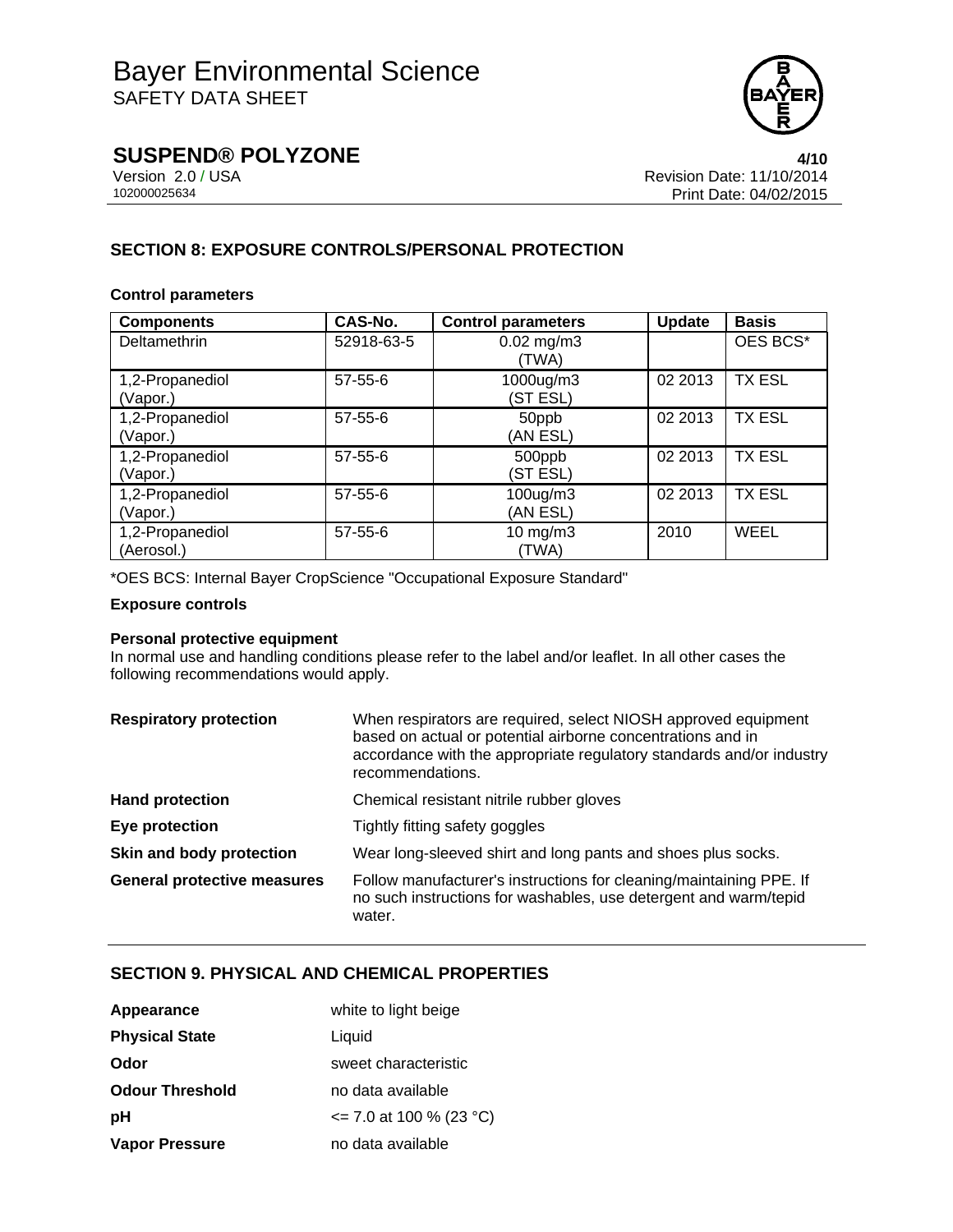# Bayer Environmental Science SAFETY DATA SHEET

# **SUSPEND® POLYZONE** 5/10<br>Version 2.0 / USA 6/10 Revision Date: 11/10/2014



Version 2.0 / USA Revision Date: 11/10/2014<br>102000025634<br>Print Date: 04/02/2015 Print Date: 04/02/2015

| Vapor Density (Air = 1)                                 | no data available                         |
|---------------------------------------------------------|-------------------------------------------|
| <b>Density</b>                                          | 1.05 g/cm <sup>3</sup> at 20 $^{\circ}$ C |
| <b>Evapouration rate</b>                                | no data available                         |
| <b>Boiling Point</b><br><b>Melting / Freezing Point</b> | no data available.<br>no data available   |
| <b>Water solubility</b>                                 | no data available                         |
| <b>Minimum Ignition Energy</b>                          | not applicable                            |
| <b>Decomposition</b><br>temperature                     | no data available                         |
| <b>Partition coefficient: n-</b><br>octanol/water       | not applicable                            |
| <b>Viscosity</b>                                        | 700 - 1,700 cps                           |
| <b>Flash point</b>                                      | no data available                         |
| <b>Autoignition temperature</b>                         | no data available                         |
| <b>Lower explosion limit</b>                            | no data available                         |
| <b>Upper explosion limit</b>                            | no data available                         |
| <b>Explosivity</b>                                      | not applicable                            |
|                                                         |                                           |

# **SECTION 10: STABILITY AND REACTIVITY**

| <b>Reactivity</b>                            |                                                                    |
|----------------------------------------------|--------------------------------------------------------------------|
| <b>Thermal decomposition</b>                 | no data available                                                  |
| <b>Chemical stability</b>                    | Stable under recommended storage conditions.                       |
| <b>Possibility of hazardous</b><br>reactions | No dangerous reaction known under conditions of normal use.        |
| <b>Conditions to avoid</b>                   | freezing                                                           |
| Incompatible materials                       | no data available                                                  |
| <b>Hazardous decomposition</b><br>products   | No decomposition products expected under normal conditions of use. |

# **SECTION 11: TOXICOLOGICAL INFORMATION**

| <b>Exposure routes</b>   | Eye contact, Skin contact, Inhalation |
|--------------------------|---------------------------------------|
| <b>Immediate Effects</b> |                                       |
| Eye                      | Moderate eye irritation.              |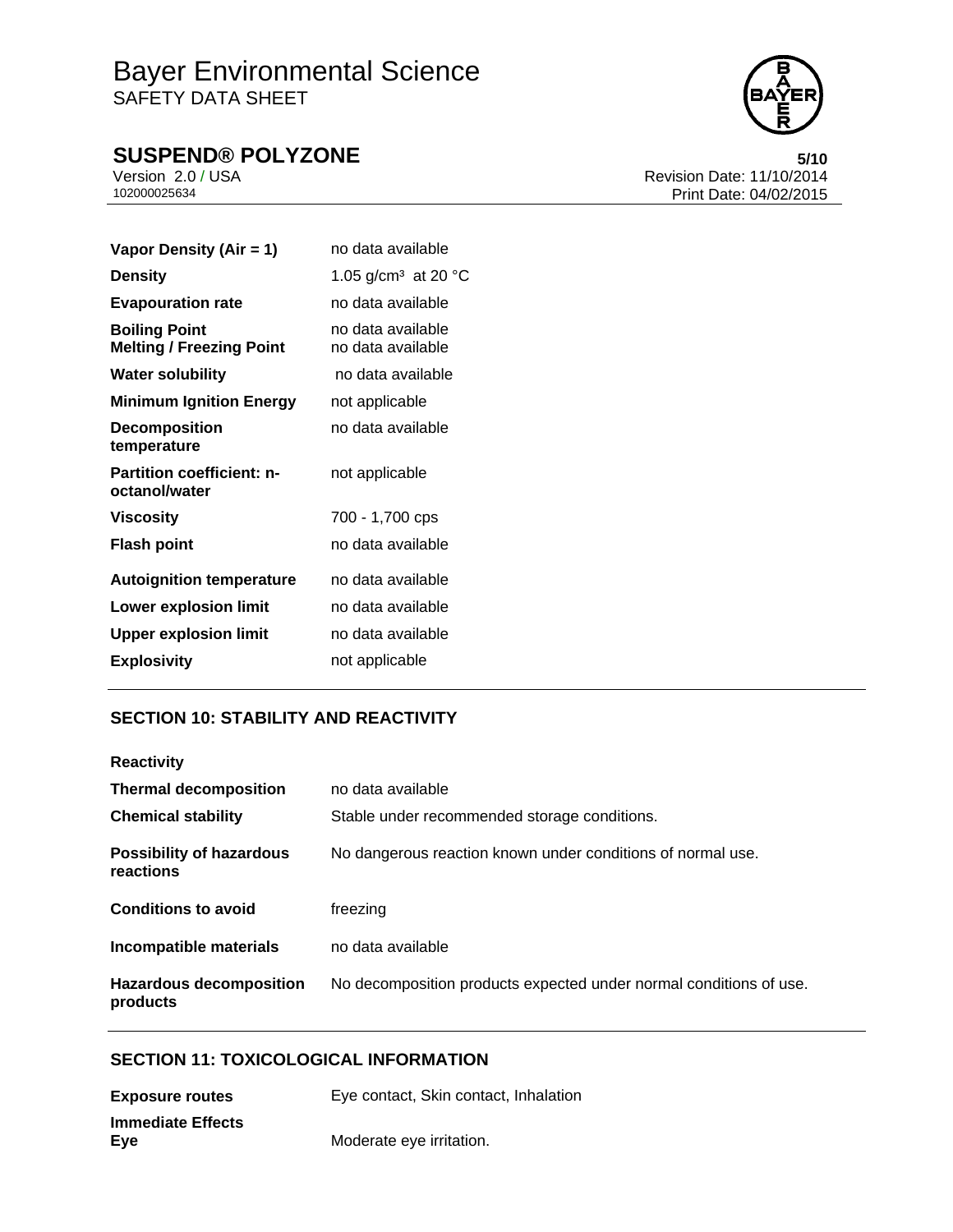

# **SUSPEND® POLYZONE 6/10**

Version 2.0 / USA **Version 2.0 / USA** Revision Date: 11/10/2014<br>102000025634 **Print Date: 04/02/2015** Print Date: 04/02/2015

**Skin** May cause skin irritation.

| Information on toxicological effects |                                                                                                                                                                    |  |  |
|--------------------------------------|--------------------------------------------------------------------------------------------------------------------------------------------------------------------|--|--|
| <b>Acute oral toxicity</b>           | LD50 (female rat) $> 5,000$ mg/kg                                                                                                                                  |  |  |
| <b>Acute inhalation toxicity</b>     | LC50 (male/female combined rat) $> 2.08$ mg/l<br>Exposure time: 4 h<br>Determined in the form of liquid aerosol.<br>Highest attainable concentration.<br>No deaths |  |  |
|                                      | LC50 (male/female combined rat) $> 8.32$ mg/l<br>Exposure time: 1 h<br>Determined in the form of liquid aerosol.<br>Extrapolated from the 4 hr LC50.               |  |  |
| <b>Acute dermal toxicity</b>         | LD50 (male/female combined rat) $>$ 5,000 mg/kg                                                                                                                    |  |  |
| <b>Skin irritation</b>               | Moderate skin irritation. (rabbit)                                                                                                                                 |  |  |
| Eye irritation                       | Moderate eye irritation. (rabbit)                                                                                                                                  |  |  |
| <b>Sensitisation</b>                 | Non-sensitizing. (guinea pig)                                                                                                                                      |  |  |

### **Assessment repeated dose toxicity**

Deltamethrin caused neurobehavioral effects and/or neuropathological changes in animal studies. The toxic effects of Deltamethrin are related to transient hyperactivity typical for pyrethroid neurotoxicity.

### **Assessment Mutagenicity**

Deltamethrin was not mutagenic or genotoxic in a battery of in vitro and in vivo tests.

### **Assessment Carcinogenicity**

Deltamethrin was not carcinogenic in lifetime feeding studies in rats and mice.

| <b>ACGIH</b> |            |                       |
|--------------|------------|-----------------------|
| None.        |            |                       |
| <b>NTP</b>   |            |                       |
| None.        |            |                       |
| <b>IARC</b>  |            |                       |
| Deltamethrin | 52918-63-5 | Overall evaluation: 3 |
| <b>OSHA</b>  |            |                       |
| None.        |            |                       |
|              |            |                       |

### **Assessment toxicity to reproduction**

Deltamethrin did not cause reproductive toxicity in a two-generation study in rats.

### **Assessment developmental toxicity**

Deltamethrin caused developmental toxicity only at dose levels toxic to the dams. The developmental effects seen with Deltamethrin are related to maternal toxicity.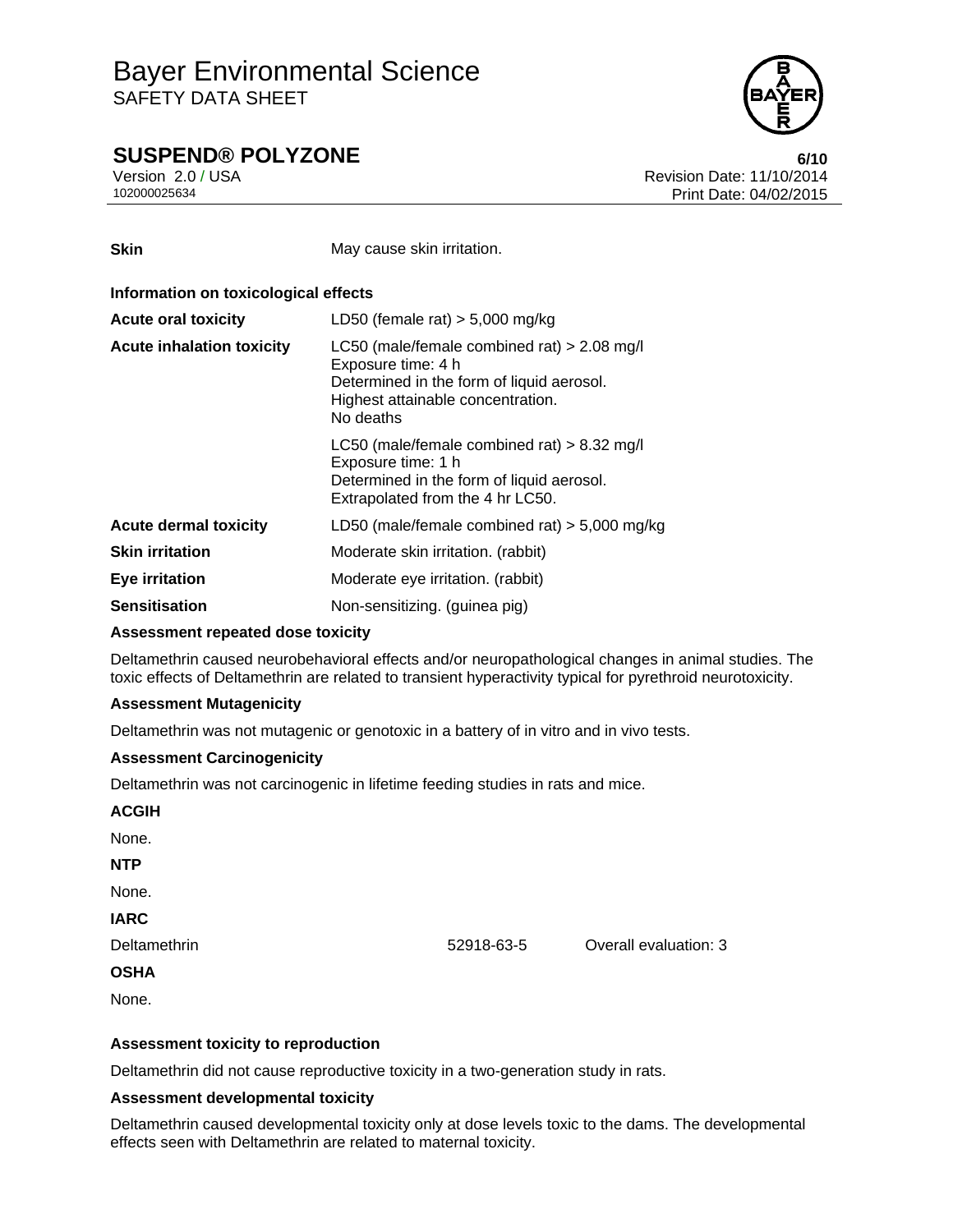

# **SUSPEND® POLYZONE 7/10**

Version 2.0 / USA Revision Date: 11/10/2014<br>102000025634<br>Print Date: 04/02/2015 Print Date: 04/02/2015

### **Further information**

Acute toxicity studies have been bridged from a similar formulation(s). The non-acute information pertains to the active ingredient(s).

# **SECTION 12: ECOLOGICAL INFORMATION**

| <b>Toxicity to fish</b>                     | LC50 (Oncorhynchus mykiss (rainbow trout)) 0.00091 mg/l<br>Exposure time: 96 h<br>The value mentioned relates to the active ingredient deltamethrin.                                                                                                                                                                                                                                                                                                         |  |  |
|---------------------------------------------|--------------------------------------------------------------------------------------------------------------------------------------------------------------------------------------------------------------------------------------------------------------------------------------------------------------------------------------------------------------------------------------------------------------------------------------------------------------|--|--|
| <b>Toxicity to aquatic</b><br>invertebrates | EC50 (Daphnia magna (Water flea)) 0.00056 mg/l<br>Exposure time: 48 h<br>The value mentioned relates to the active ingredient deltamethrin.                                                                                                                                                                                                                                                                                                                  |  |  |
| <b>Toxicity to aquatic plants</b>           | $EC50$ (Algae) > 9.1 mg/l<br>Exposure time: 96 h<br>The value mentioned relates to the active ingredient deltamethrin.                                                                                                                                                                                                                                                                                                                                       |  |  |
| <b>Biodegradability</b>                     | Deltamethrin: ; not rapidly biodegradable                                                                                                                                                                                                                                                                                                                                                                                                                    |  |  |
| Koc                                         | Deltamethrin: Koc: 10240000                                                                                                                                                                                                                                                                                                                                                                                                                                  |  |  |
| <b>Bioaccumulation</b>                      | Lepomis macrochirus (Bluegill sunfish)                                                                                                                                                                                                                                                                                                                                                                                                                       |  |  |
|                                             | Bioconcentration factor (BCF): 1,400                                                                                                                                                                                                                                                                                                                                                                                                                         |  |  |
| <b>Bioaccumulation</b>                      | Deltamethrin: Bioconcentration factor (BCF) 1,400; Does not<br>bioaccumulate.                                                                                                                                                                                                                                                                                                                                                                                |  |  |
| <b>Mobility in soil</b>                     | Deltamethrin: Immobile in soil                                                                                                                                                                                                                                                                                                                                                                                                                               |  |  |
| <b>Additional ecological</b><br>information | The ecological data given are those of the active ingredient.                                                                                                                                                                                                                                                                                                                                                                                                |  |  |
| <b>Environmental precautions</b>            | Do not apply directly to water, to areas where surface water is present<br>or to intertidal areas below the mean high water mark.<br>Do not allow to get into surface water, drains and ground water.<br>Do not contaminate surface or ground water by cleaning equipment or<br>disposal of wastes, including equipment wash water.<br>Do not apply this product or allow it to drift to blooming crops or weeds if<br>bees are visiting the treatment area. |  |  |

## **SECTION 13: DISPOSAL CONSIDERATIONS**

### **Waste treatment methods**

**Product** Do not contaminate water, food, or feed by disposal. Dispose in accordance with all local, state/provincial and federal regulations. Follow advice on product label and/or leaflet.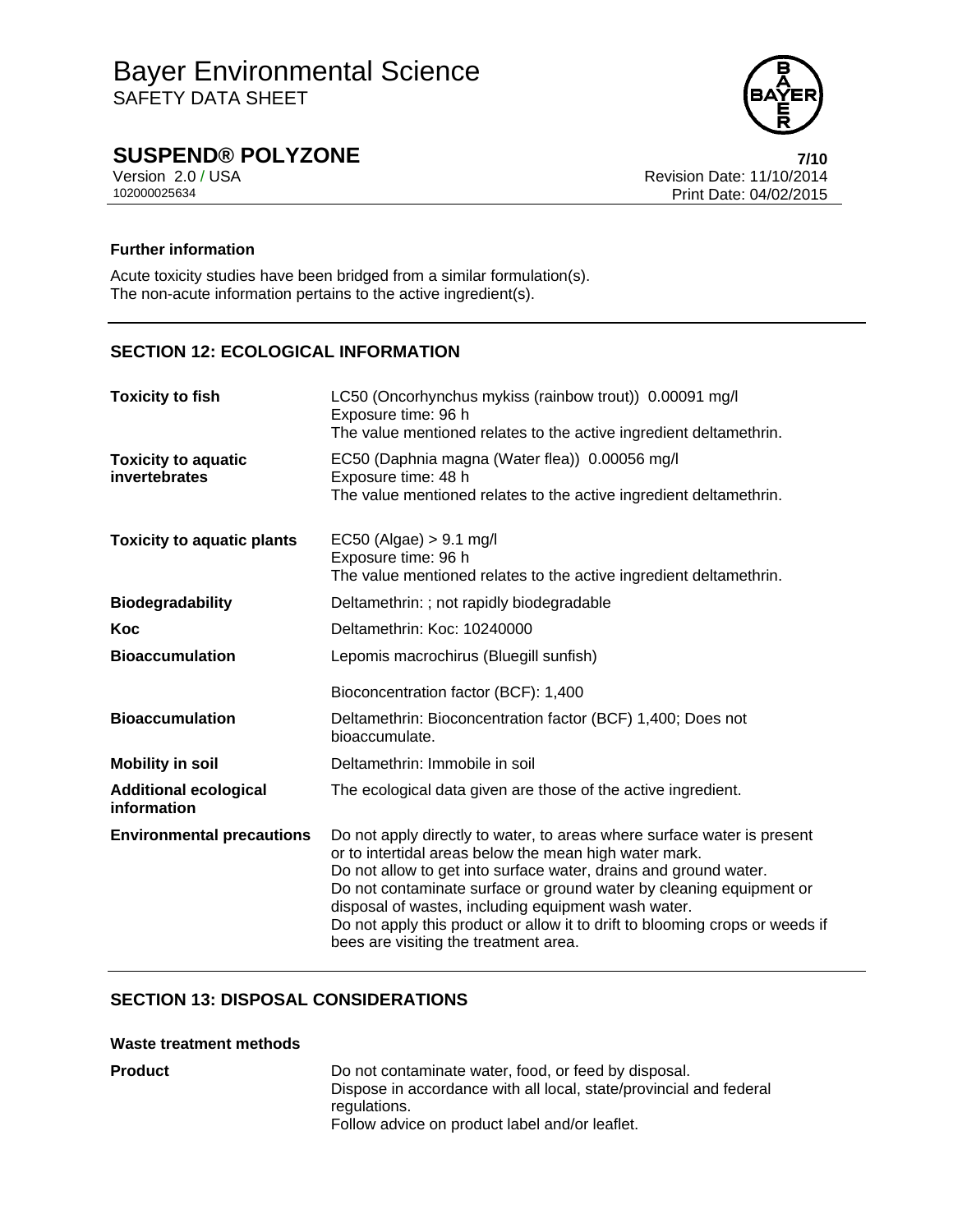

# **SUSPEND® POLYZONE 8/10**

Version 2.0 / USA Revision Date: 11/10/2014<br>102000025634<br>Print Date: 04/02/2015 Print Date: 04/02/2015

| <b>Contaminated packaging</b> | Do not re-use empty containers.<br>Triple rinse containers.<br>Puncture container to avoid re-use.<br>Consult state and local regulations regarding the proper disposal of<br>container.<br>Follow advice on product label and/or leaflet. |
|-------------------------------|--------------------------------------------------------------------------------------------------------------------------------------------------------------------------------------------------------------------------------------------|
| <b>RCRA Information</b>       | Characterization and proper disposal of this material as a special or<br>hazardous waste is dependent upon Federal, State and local laws and<br>are the user's responsibility. RCRA classification may apply.                              |

### **SECTION 14: TRANSPORT INFORMATION**

| 49CFR                    | Not dangerous goods / not hazardous material           |  |
|--------------------------|--------------------------------------------------------|--|
| <b>IMDG</b>              |                                                        |  |
| UN number                | 3082                                                   |  |
| Class<br>Packaging group | 9<br>Ш                                                 |  |
| Marine pollutant         | <b>YES</b>                                             |  |
| Proper shipping name     | ENVIRONMENTALLY HAZARDOUS SUBSTANCE, LIQUID,<br>N.O.S. |  |
|                          | (DELTAMETHRIN SOLUTION)                                |  |
| <b>IATA</b>              |                                                        |  |
| UN number                | 3082                                                   |  |
| Class                    | 9                                                      |  |
| Packaging group          | Ш                                                      |  |
| Environm. Hazardous Mark | <b>YES</b>                                             |  |
| Proper shipping name     | ENVIRONMENTALLY HAZARDOUS SUBSTANCE, LIQUID,<br>N.O.S. |  |
|                          | (DELTAMETHRIN SOLUTION)                                |  |

This transportation information is not intended to convey all specific regulatory information relating to this product. It does not address regulatory variations due to package size or special transportation requirements.

### **SECTION 15: REGULATORY INFORMATION**

**EPA Registration No.** 432-1514 **US Federal Regulations TSCA list** None. **US. Toxic Substances Control Act (TSCA) Section 12(b) Export Notification (40 CFR 707, Subpt D)** None. **SARA Title III - Section 302 - Notification and Information** None.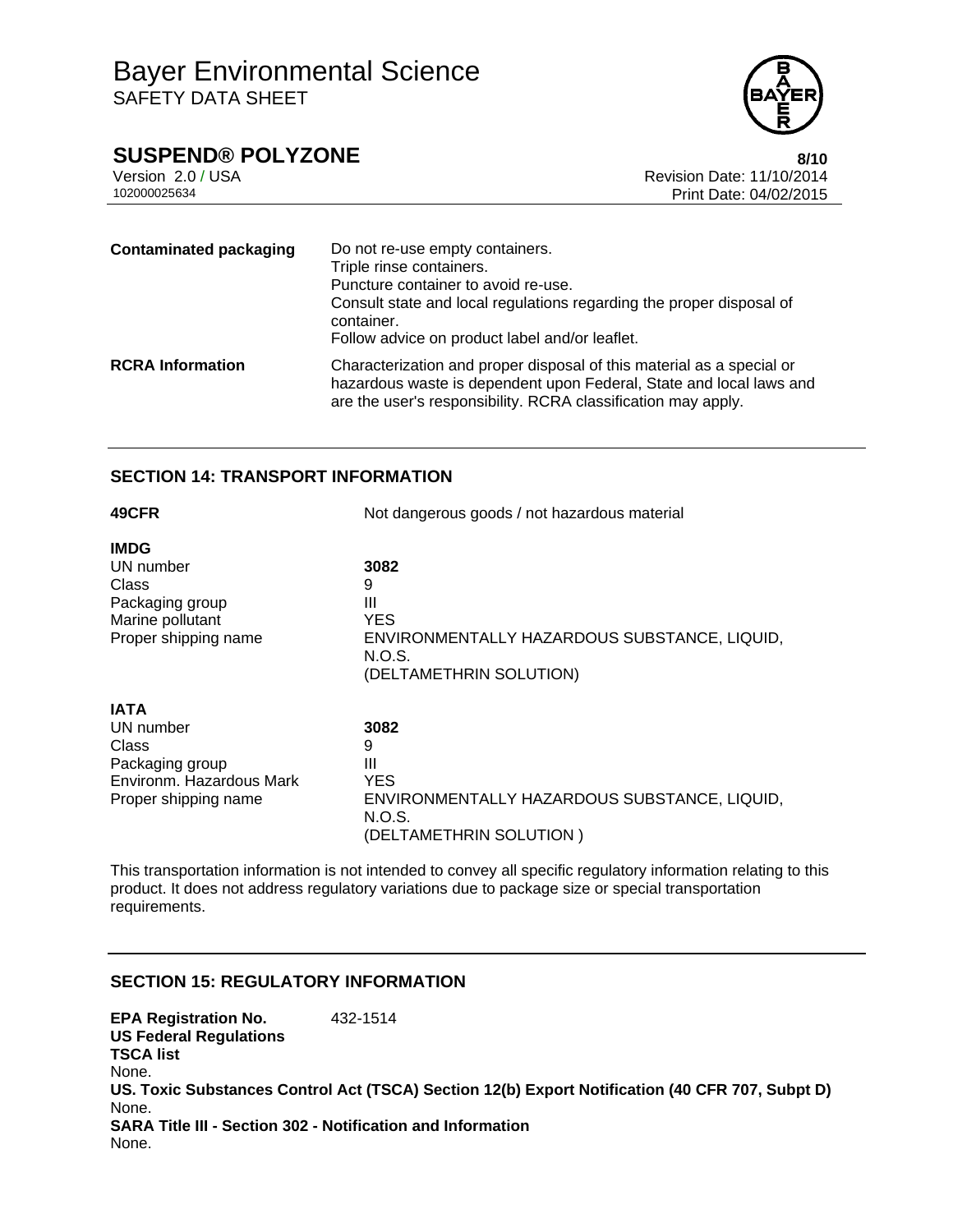

# **SUSPEND® POLYZONE**<br>Version 2.0/USA **11/10/2014** Revision Date: 11/10/2014

Revision Date: 11/10/2014 102000025634 Print Date: 04/02/2015

### **SARA Title III - Section 313 - Toxic Chemical Release Reporting** None. **US States Regulatory Reporting CA Prop65**

This product does not contain any substances known to the State of California to cause cancer.

This product does not contain any substances known to the State of California to cause reproductive harm.

**US State Right-To-Know Ingredients** None.

**Canadian Regulations Canadian Domestic Substance List**  None.

**Environmental CERCLA**  None. **Clean Water Section 307 Priority Pollutants**  None. **Safe Drinking Water Act Maximum Contaminant Levels**  None.

**International Regulations European Inventory of Existing Commercial Substances (EINECS)**  Deltamethrin 52918-63-5

### **EPA/FIFRA Information:**

This chemical is a pesticide product registered by the Environmental Protection Agency and is subject to certain labeling requirements under federal pesticide law. These requirements differ from the classification criteria and hazard information required for safety data sheets, and for workplace labels of non-pesticide chemicals. Following is the hazard information required on the pesticide label:

**Signal word:** Caution! **Hazard statements:** Moderate eye irritation. Avoid contact with skin and clothing.

## **SECTION 16: OTHER INFORMATION**

|            | <b>NFPA 704 (National Fire Protection Association):</b><br>Health - 1 Flammability - 1 | Instability - 0           | Others - none                                                                              |
|------------|----------------------------------------------------------------------------------------|---------------------------|--------------------------------------------------------------------------------------------|
| Health - 1 | Flammability - 1                                                                       | Physical Hazard - 0 PPE - | HMIS (Hazardous Materials Identification System, based on the Third Edition Ratings Guide) |

 $0 =$  minimal hazard,  $1 =$  slight hazard,  $2 =$  moderate hazard,  $3 =$  severe hazard,  $4 =$  extreme hazard